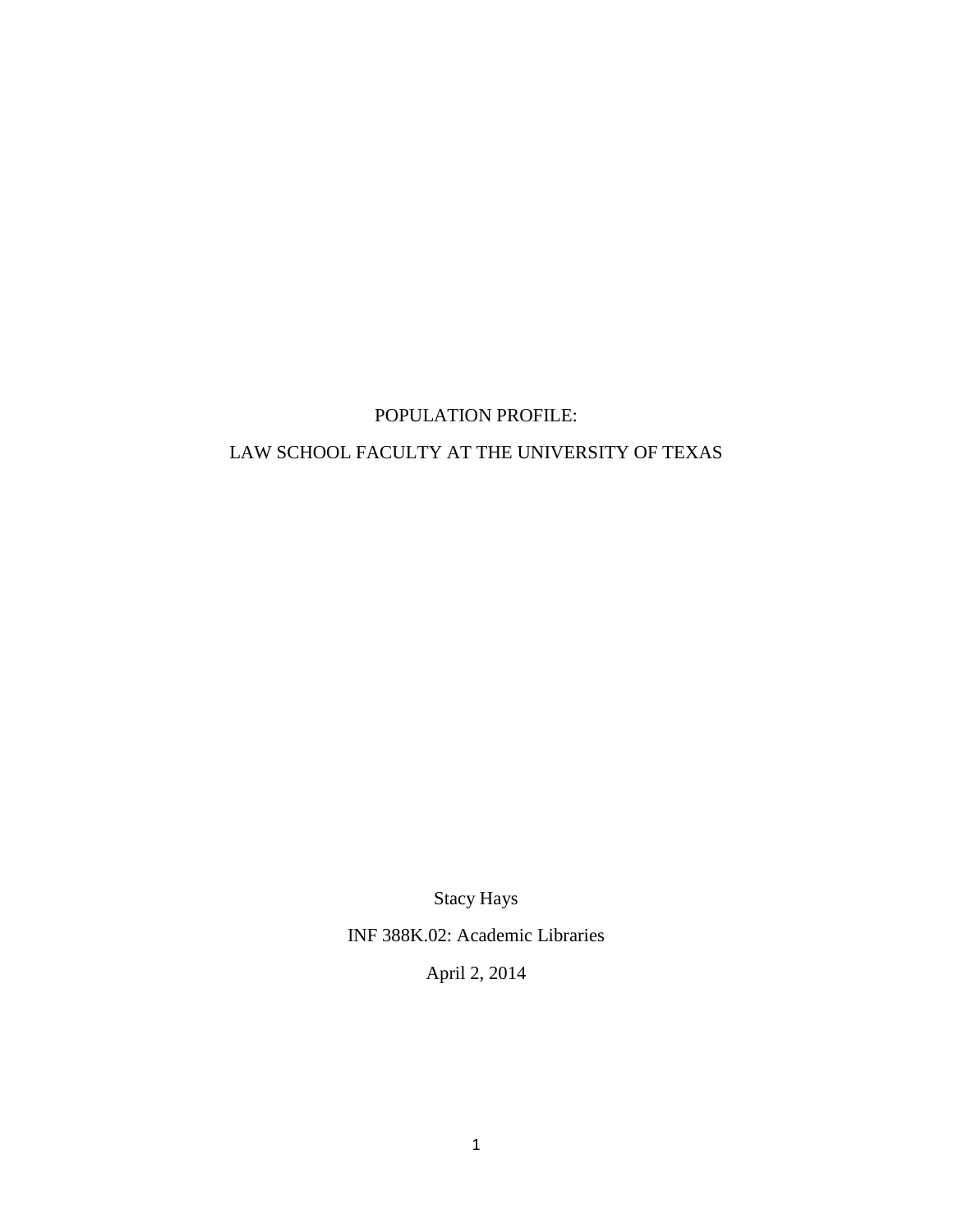# **Table of Contents**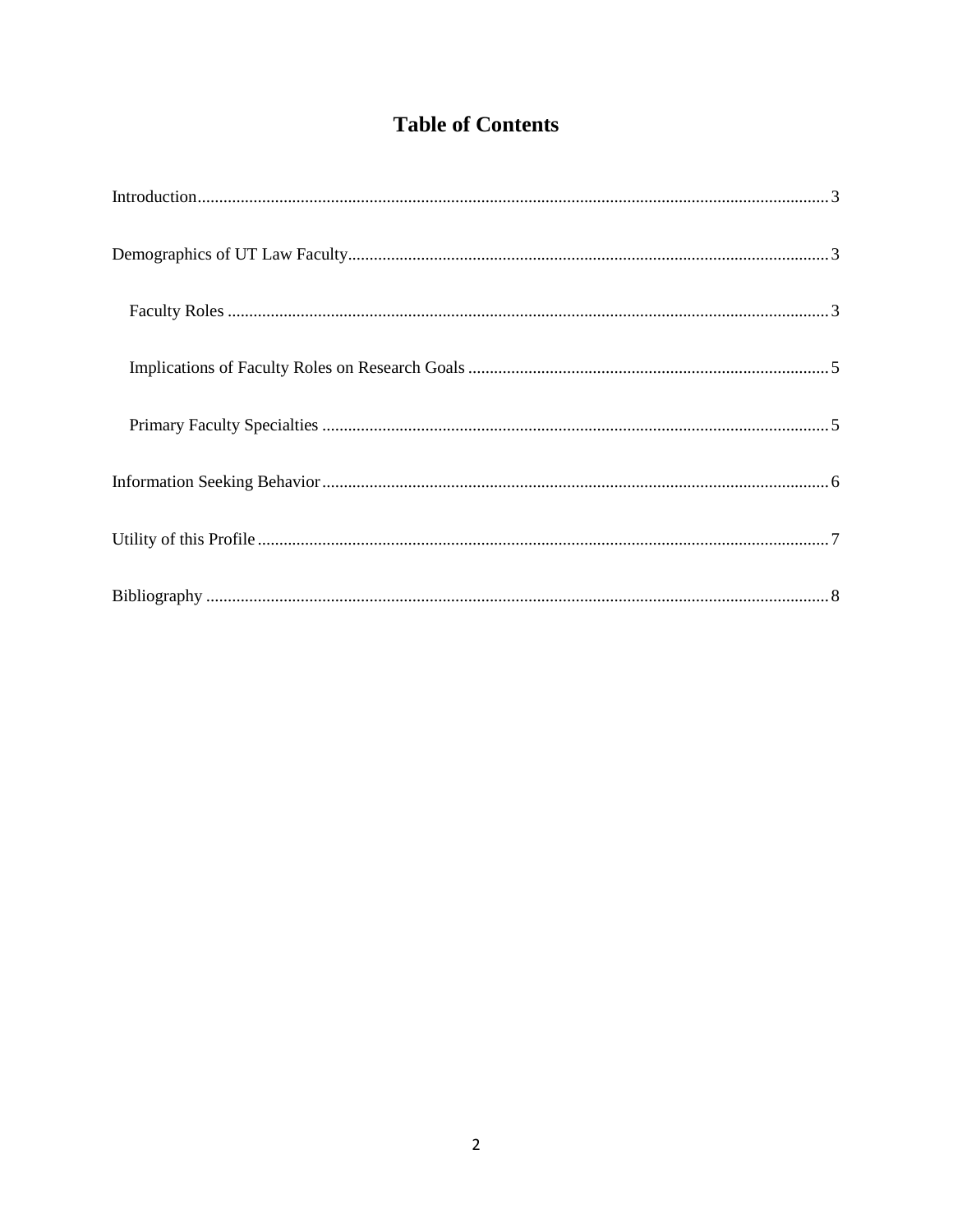#### **Introduction**

<span id="page-2-0"></span>The Tarlton Law Library (Tarlton) at the University of Texas (UT) Law School strives to meet the needs of its patrons. Users can be divided into subpopulations such as students, faculty, pro-se litigants, etc. Learning more about each subpopulation and their information-seeking behaviors enables librarians to craft services that will meet their specific needs.

This population profile identifies:

- 1) Roles of faculty members and their resulting research goals,
- 2) Primary specialties of the faculty,
- 3) Information seeking behaviors of legal academics, and
- 4) How knowledge of the faculty roles, specialties, and behaviors can benefit the Tarlton librarians.

This information will aid the librarians in their future planning for the institution and ensure they meet the needs of the law school faculty.

## **Demographics of UT Law Faculty**

#### <span id="page-2-2"></span><span id="page-2-1"></span>**Faculty Roles**

To truly understand the UT Law Faculty we must identify the characteristics of the population. These attributes will provide a context within which faculty information-seeking behaviors can be understood. The following traits of the faculty make up the framework through which the librarians should determine which services will best meet their needs.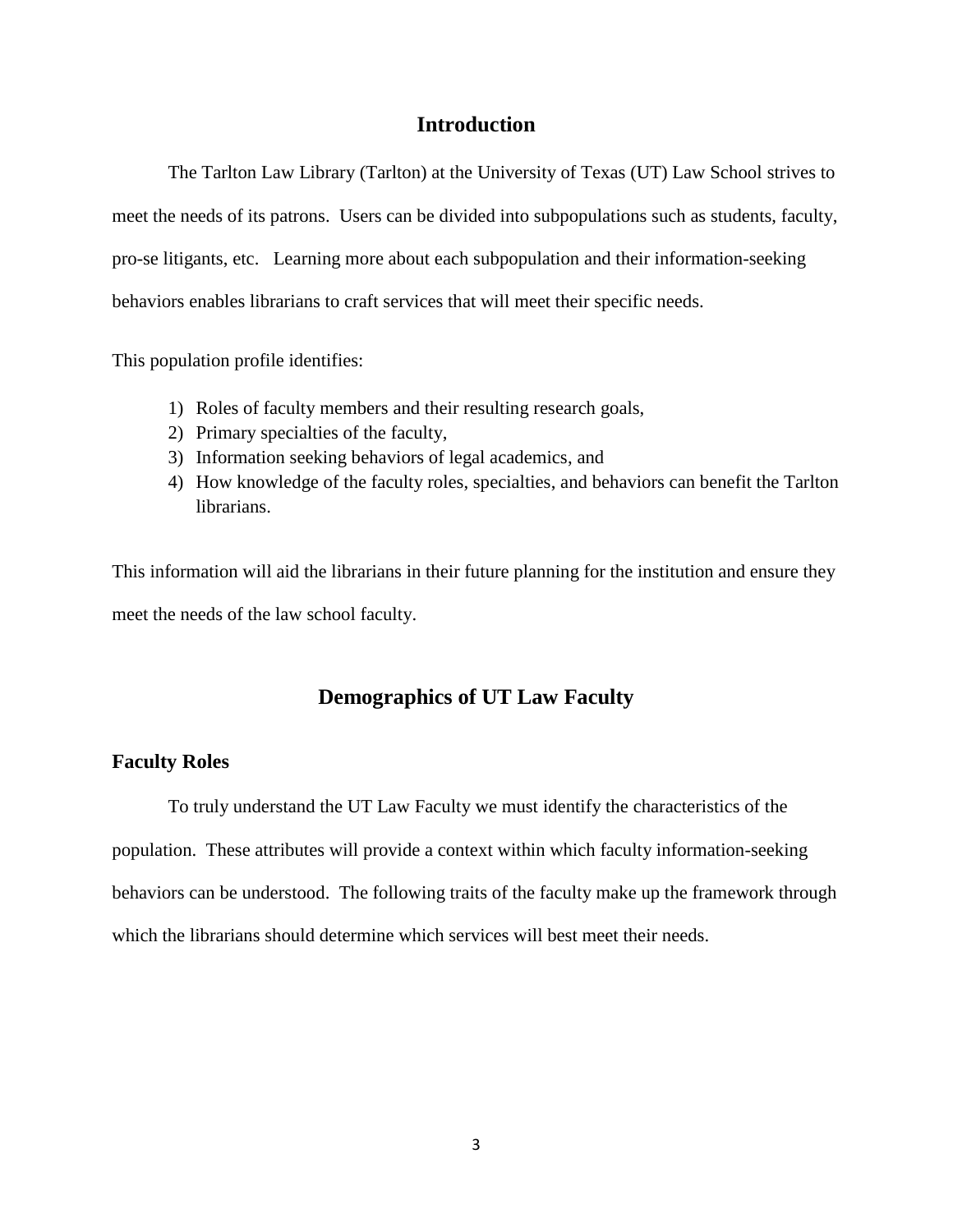There are 334 faculty members at the UT law school.<sup>1</sup> The role of faculty in an institution determines the type of legal research they are likely to perform. As can be seen in Table 1, many faculty members do not hold the tenured positions we might expect and the 159 adjuncts<sup>2</sup> are likely to perform research of a different nature than tenure-track faculty.

| <b>Appointment Title</b>        | <b>Brief Appointment Description</b>              | # of Faculty with  |
|---------------------------------|---------------------------------------------------|--------------------|
|                                 |                                                   | <b>Appointment</b> |
| <b>Professors and Assistant</b> | Tenured or tenure-track faculty members who       | 76                 |
| <b>Professors of Law</b>        | teach and also work to complete academic          |                    |
|                                 | pursuits necessary to achieve tenure.             |                    |
| <b>Clinical Faculty</b>         | Faculty participate in a professional program     | 30                 |
|                                 | offering clinical experience on a full-time or    |                    |
|                                 | part-time basis. These positions are for a pre-   |                    |
|                                 | set period of time and then must be renewed       |                    |
| <b>Senior Lecturers</b>         | Professors who teach and whose experience is      | $\overline{7}$     |
|                                 | similar to the caliber of tenured professors but  |                    |
|                                 | are not eligible for tenure.                      |                    |
| <b>Lecturers</b>                | Professors who teach and whose experience is      | 18                 |
|                                 | similar to tenure-track faculty but are not       |                    |
|                                 | tenure-track eligible.                            |                    |
| <b>Visiting Professors</b>      | Professors holding temporary positions who are    | 6                  |
|                                 | either visiting UT from another institution where |                    |
|                                 | they have a similar position, or who are hired on |                    |
|                                 | a trial basis.                                    |                    |
| <b>Adjuncts</b>                 | Teachers who often have jobs outside of the       | 159                |
|                                 | institution and serve for a pre-defined period of |                    |
|                                 | time after which they have to be reappointed.     |                    |
| <b>Emeritus Professors</b>      | Retired professors with lifetime academic         | 8                  |
|                                 | appointments who retain faculty library           |                    |
|                                 | privileges and might continue to research,        |                    |
|                                 | study, or publish in their field.                 |                    |
| <b>Extended Faculty</b>         | Professors who hold any of the many positions     | 30                 |
|                                 | listed above in other departments on the UT       |                    |
|                                 | campus and who also teach at the Law School.      |                    |

**Table 1: Breakdown of UT Law Faculty Appointments**

*Sources:* "About the UT Law Faculty."; "Handbook of Operating Procedures 2-2430: Emeritus Titles; Perquisites and Privileges of Emeritus Faculty, Emeritus Administrative Officials and Other Retired Faculty."; "Rule: 31001, Faculty Appointments and Titles."

l

<sup>1. &</sup>quot;About the UT Law Faculty." University of Texas School of Law. Accessed March 31, 2014. http://www.utexas.edu/law/faculty/.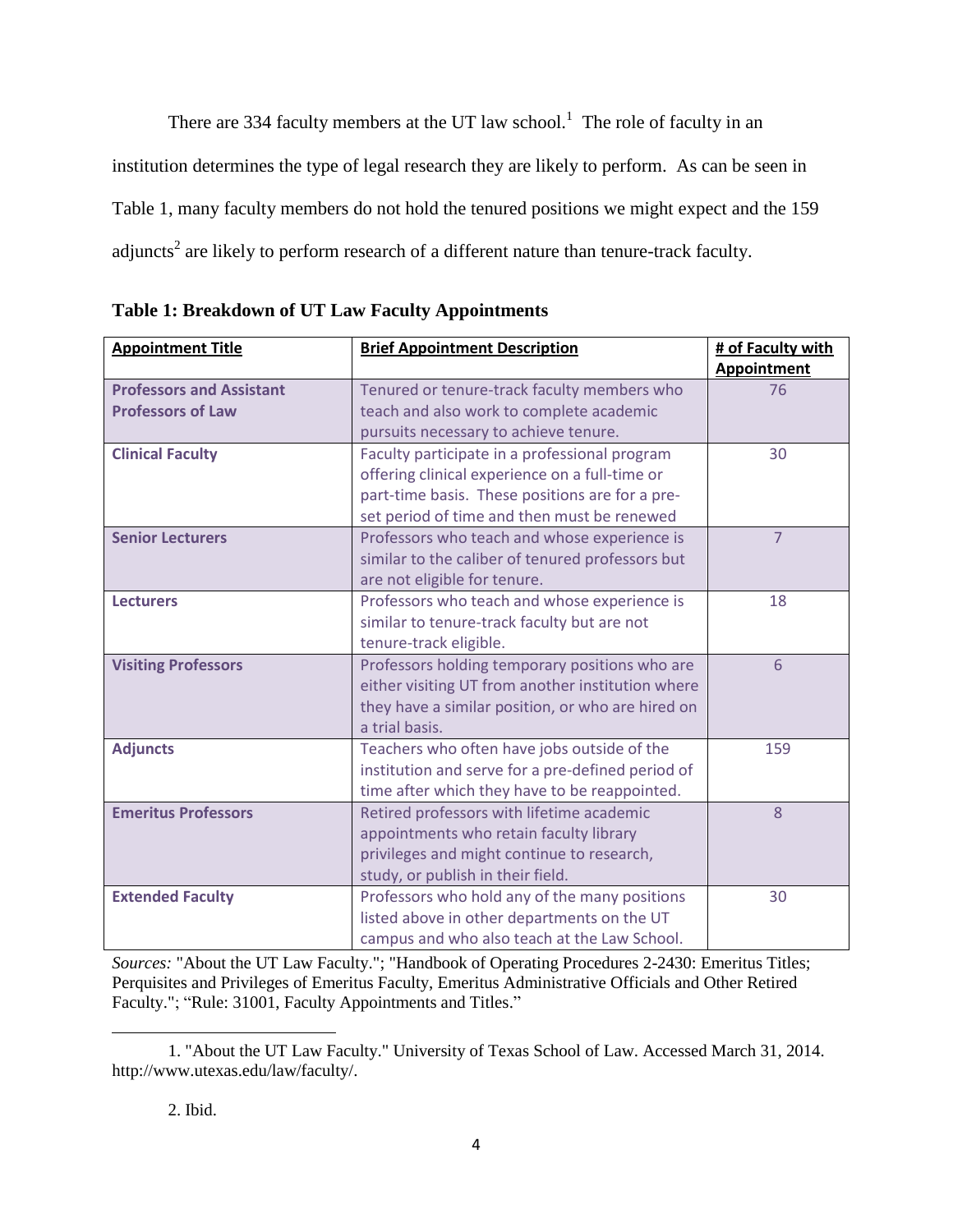#### <span id="page-4-0"></span>**Implications of Faculty Roles on Research Goals**

Faculty member appointments affect the types of legal research they perform and the ways they will use the information they uncover. Table 2 shows the types of information each classification of faculty is likely to investigate. Librarians can use this information to ensure they are providing services that effectively support the goals of the majority of the faculty.

| <b>Faculty Role</b>                                                       | <b>Research Goals and Characteristics</b>                                                                                                                                                                                                                         |  |
|---------------------------------------------------------------------------|-------------------------------------------------------------------------------------------------------------------------------------------------------------------------------------------------------------------------------------------------------------------|--|
| Professors,<br><b>Assistant Professors,</b><br><b>Emeritus Professors</b> | Likely to perform scholarly legal research to attain tenure and<br>maintain prestige for themselves and the institution<br>Might behave more like academic colleagues than other attorneys<br>$\bullet$<br>when performing research                               |  |
| <b>Clinical Faculty</b>                                                   | Research like practicing attorneys due to clinical duties<br>Concentrate on the currency of information for use in clinic cases<br>$\bullet$                                                                                                                      |  |
| <b>Lecturers, Adjuncts</b>                                                | Likely to focus on teaching responsibilities and what students<br>$\bullet$<br>should know about the specific area of the law they are teaching, so<br>will complete high level topic research<br>Likely to perform research on educational pedagogy<br>$\bullet$ |  |
| <b>Visiting Professors,</b><br><b>Extended Faculty</b>                    | Likely to perform research behaviors in line with their appointment<br>$\bullet$<br>at their home institution or department.                                                                                                                                      |  |

**Table 2: Research Objectives in Relation to Faculty Role**

*Sources:* Budd, *The Changing Academic Library*, 183-87; Davidson, "Way Beyond Legal Research", 567; Author's personal experience and knowledge.

#### <span id="page-4-1"></span>**Primary Faculty Specialties**

 $\overline{a}$ 

The specialties of the faculty can inform the Tarlton librarians' collection management

and public services decisions. The areas that the most faculty members consider their specialties

are listed in Table  $3<sup>3</sup>$ . These are the topics that should be the focus of the library's efforts.

<sup>3. &</sup>quot;Areas of Specialty, The UT Law Faculty." University of Texas School of Law. Accessed March 31, 2014. [http://www.utexas.edu/law/faculty/areas/.](http://www.utexas.edu/law/faculty/areas/) A complete listing of the faculty specialties are listed here.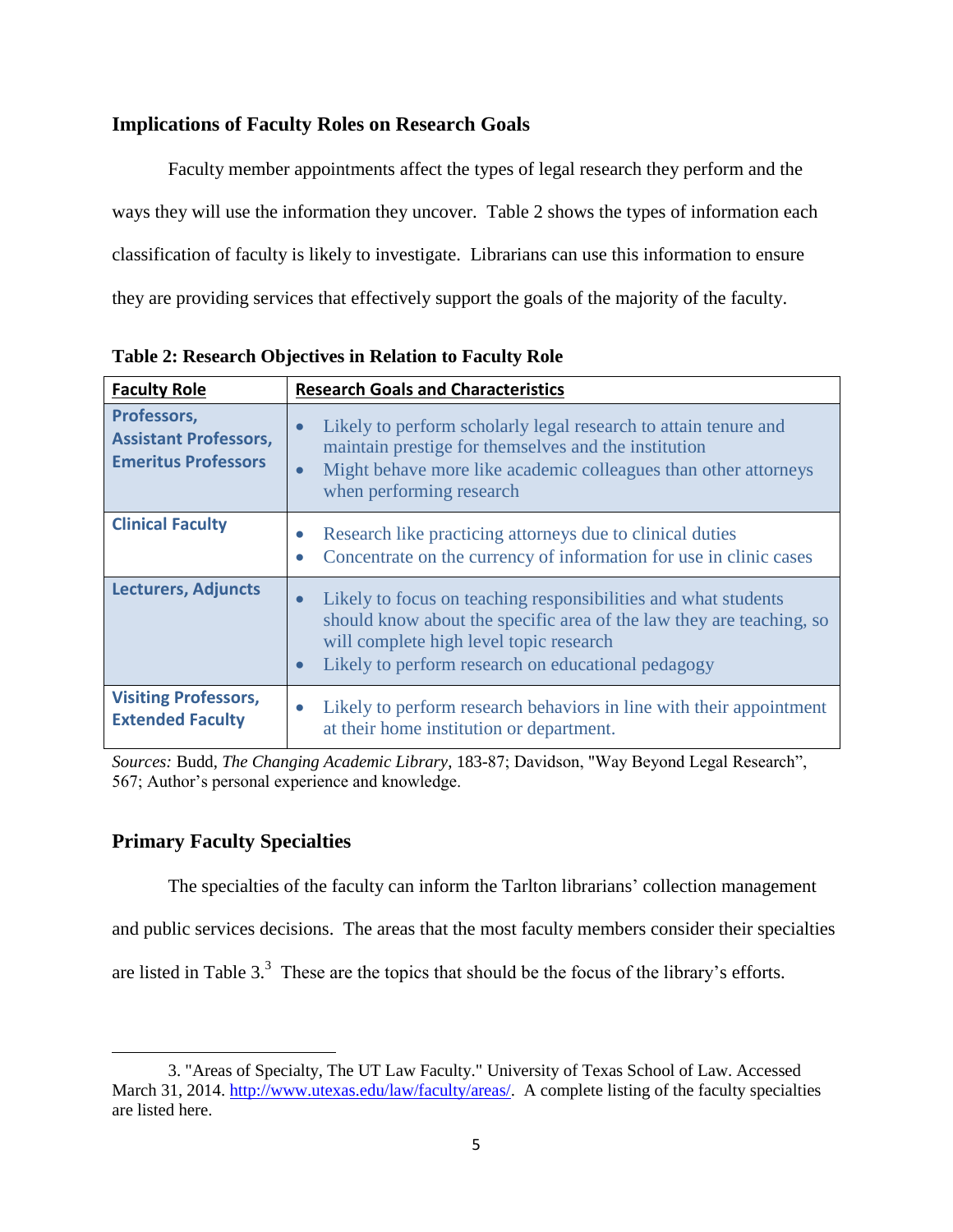| <b>Area of Law</b>        | # of Faculty with this Specialty |
|---------------------------|----------------------------------|
| <b>Civil Procedure</b>    |                                  |
| <b>Criminal Law</b>       |                                  |
| <b>Environmental Law</b>  |                                  |
| <b>Torts</b>              |                                  |
| <b>Trial Advocacy</b>     |                                  |
| <b>Legal Research</b>     | Q                                |
| <b>Constitutional Law</b> |                                  |

**Table 3: Legal Specialties Held by the Most Faculty members**

*Source:* "Areas of Specialty, The UT Law Faculty."

<span id="page-5-0"></span>Note: There are 108 different specialties listed, <sup>4</sup>only the topics held by the most faculty are listed here.

## **Information Seeking Behavior**

After performing a study Stephann Makri, Ann Blandford, and Anna L. Cox identified a

list of the "information-seeking behaviors" of "legal academics"<sup>5</sup> they discovered while

interviewing and observing lawyers in the academic environment. Table 4 specifies each of these

individual behaviors.

| <b>Surveying</b> | <b>Monitoring</b>     | <b>Searching</b>  |
|------------------|-----------------------|-------------------|
| <b>Browsing</b>  | <b>Chaining</b>       | <b>Extracting</b> |
| <b>Accessing</b> | <b>Distinguishing</b> | <b>Filtering</b>  |
| <b>Selecting</b> | <b>Updating</b>       | <b>Recording</b>  |
| <b>Analyzing</b> | <b>Collating</b>      | <b>Editing</b>    |

*Source:* Makri, "Investigating the Information-Seeking Behavior of Academic Lawyers", 618-19.

 $\overline{a}$ 

<sup>4.</sup> Ibid.

<sup>5.</sup> Makri, Stephann, Ann Blandford, and Anna L. Cox. "Investigating the Information-Seeking Behavior of Academic Lawyers: From Ellis's Model to Design." *Information Processing and Management* 44, no. 2 (March 2008): 613-34.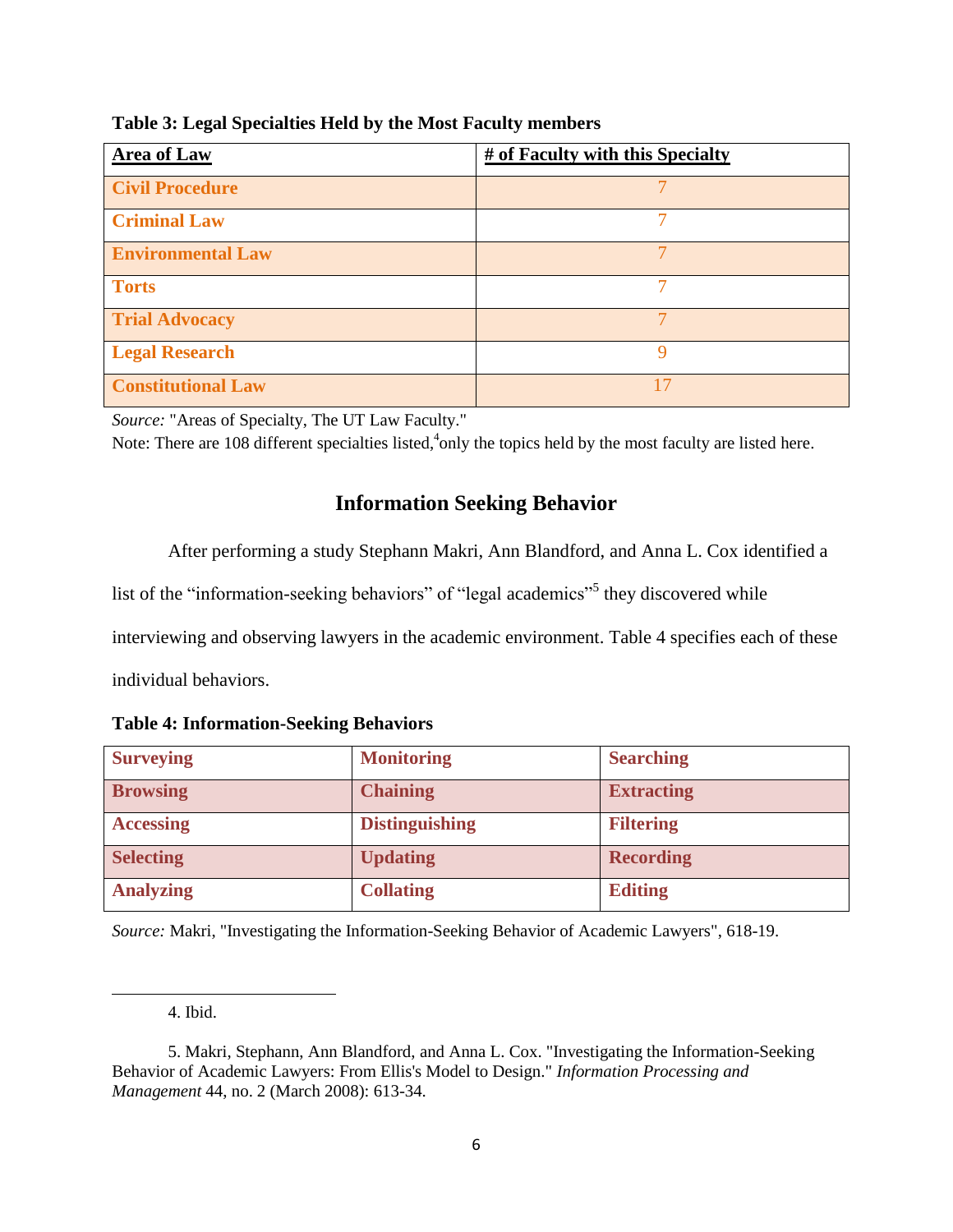Although some of these behaviors are universal to most researchers, the updating activity was found to be especially important to legal researchers. These behaviors highlight the steps that the UT Law School faculty undertakes to complete their legal research. Understanding these behaviors and the way they interplay with the other characteristics defined above will allow the Tarlton librarians to provide specialized research support to the faculty.

## **Utility of this Profile**

<span id="page-6-0"></span>This profile provides the Tarlton librarians with a contextual framework of the faculty research process based on the population's characteristics. This information can be utilized to:

- 1) Analyze the way information is published and made available in the primary research areas of the faculty to determine if :
	- a. Additional resources in these areas are required, and
	- b. Training on topic specific research tools would benefit the faculty;
- 2) Understand that updating information is a primary concern for legal researchers and to investigate and acquire current awareness tools for faculty use;
- 3) Identify and acquire sources that will help faculty meet their specific research goals (e.g. practice materials for clinical faculty or pedagogical resources for adjuncts);
- 4) Establish the types of sources (e.g. practice guides, statutes, regulations, journals, etc.) that are utilized by faculty in their roles to anticipate sources that will be in high demand; and
- 5) Reach out to faculty and offer research training specific to their research goals.

7